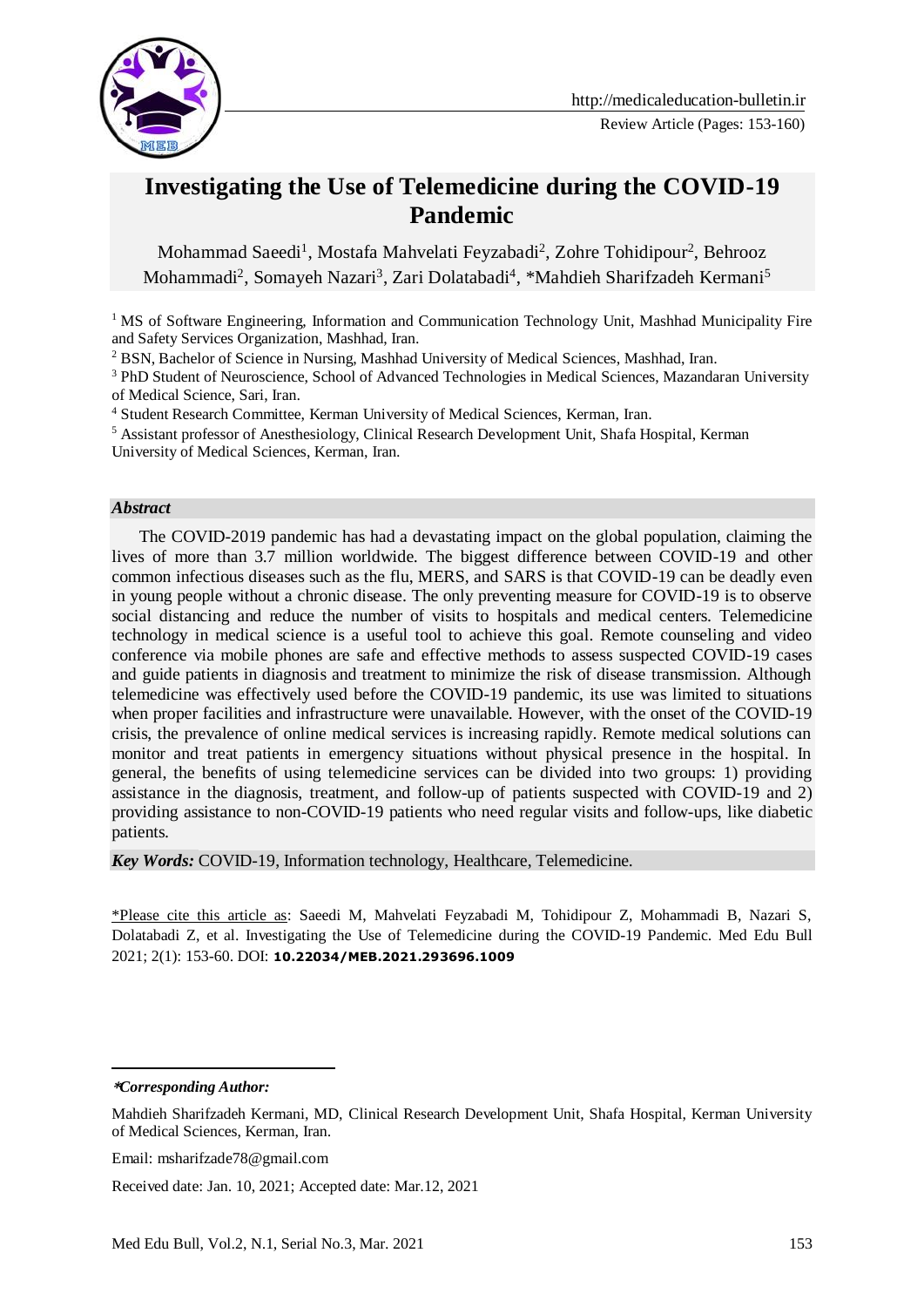## **1- INTRODUCTION**

 Coronavirus disease 2019 (COVID-19) is a contagious disease caused by severe acute respiratory syndrome coronavirus 2 (SARS-CoV-2). The first known case was identified in Wuhan, China in December 2019. The disease has since spread worldwide, leading to an ongoing pandemic (1-4). The rapidly spreading coronavirus has posed enormous health, economic, and social challenges to communities. This pandemic, in addition to imposing a lot of stress on health care providers, has also increased health care costs. Therefore, if the outbreak is not managed and controlled as soon as possible, health systems will face serious problems due to the lack of medical staff and medical equipment. On the other hand, coronavirus epidemic has drastically changed the patient examination and treatment and health care access (5, 6).

Today, most sciences are dependent on information technology (IT), and medical science is no exception to this rule. These two fields are completely separate from each other and must be connected in some way. Technology management as an interdisciplinary science plays a connecting role. Telecommunication and information technology are widely used in medicine and related sciences. Physicians can provide daily counseling for patients on a landline or mobile phone and experts can give important advice to general practitioners or students through video conferencing systems or websites. Physicians store patient records on personal computers and, when necessary, send them to other physicians (7, 8).

Telemedicine was introduced in the 1970s by Thomas Bird. There are many definitions of this word. According to the International Telecommunication Union (ITU), telemedicine is the practice of medical care using audio-visual communications (9).

Telemedicine is an interesting, efficient, and cost-effective option for dealing with coronavirus. Studies have shown that the use of telemedicine has previously had a positive effect on many COVID-like epidemic diseases, including Ebola, SARS, and the flu (10). Dashrat et al. proposed that caring for a vulnerable population is one of the most important measures against threats from infectious diseases. Telemedicine is a proven method of providing palliative care for the most vulnerable members of the society.

When travelling is forbidden and quarantine is in place in entire cities, the affected populations will be under increased pressure from daily life, unpredicted economic pressures, contagious and non-contagious diseases, and various mental health complications. In these circumstances, telemedicine services develop into important assets with important and beneficial outcomes for the whole range of health care delivery (10). The aim of the present study was to investigate the role of telemedicine and to review the advantages, disadvantages, and applications of telemedicine services during the COVID-19 pandemic period.

### **2- MATERIALS AND METHODS**

### **2-1. Data sources**

 In this review study, a systemic search of electronic databases of Medline (via PubMed), SCOPUS, Web of Science, ProQuest, Cochrane Library, SID, Magiran, CIVILICA, and Google Scholar search engine was performed with no time limit up to March 2021, using the following keywords alone or in combination: "Telemedicine", "Benefits", "Advantage", "Disadvantage", "Usage", and "Applying". The search was done independently and in duplicate by two reviewers, and any disagreement between the reviews was resolved by the supervisor.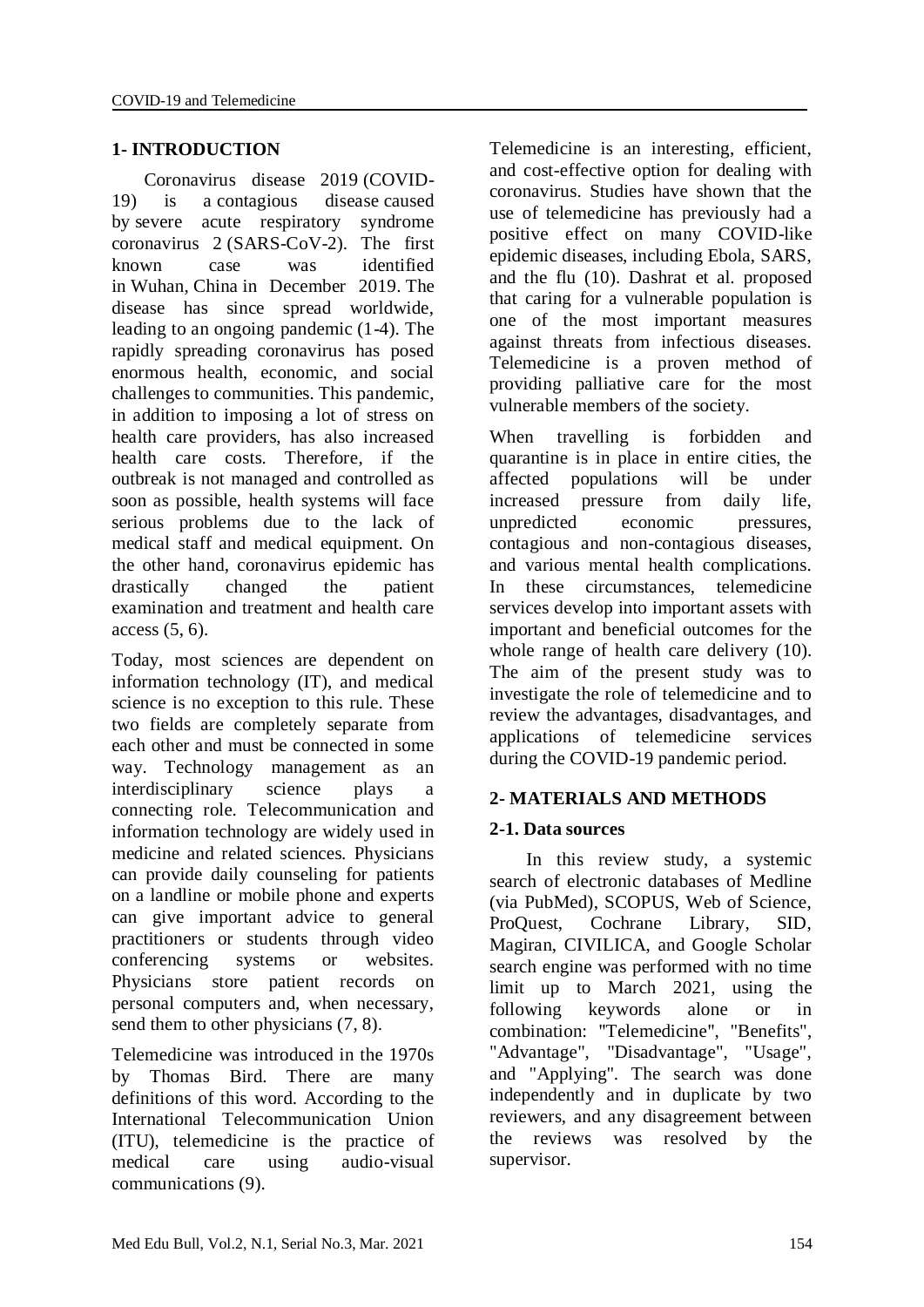### **2-2. Study selection**

Database search was done for suitable studies, abstracts of the studies were screened for identification of eligible studies, full text articles were obtained and assessed, and a final list of eligible studies was made. This process was done independently and in duplication by two reviewers, and any disagreement was resolved by a third reviewer. References were organized and managed using EndNote software (version X8).

### **3- RESULTS**

 Telemedicine is emerging as an important technology for providing medical care to patients, aiming to reduce the transmission of COVID-19 among patients, families, and physicians at present. The World Health Organization (WHO) has also stated that telemedicine can reduce the direct interaction between patients and healthcare providers and protect healthcare providers, thus minimizing the risk of COVID-19 transmission. Telemedicine also helps protect high-risk individuals (e.g., the elderly, individuals with underlying diseases, pregnant women, children) by reducing referrals to hospitals and other healthcare facilities where people with acute COVID-19 infection may be present  $(8-10)$ .

#### **3-1. A telemedicine system consists of the following four parts:**

**1)** Technology; including communication devices and peripherals;

- **2)** Communication networks;
- **3)** Users (patients and medical staff); and
- **4)** Rules and regulations.

#### **3-2. The application of telemedicine can be investigated in three different areas:**

**1) Assisting in decision making:** Telemedicine allows specialists to use medical centers database to make the right decisions. This is the oldest application of telemedicine, which provides the results of research and treatments for physicians at workplace with the help of search engines.

**2) Sense transfer:** Sense transfer means sending patient information from one medical center to another. Information such as the patient's vital signals, especially digital radiographs and even the patient's appearance, can be sent via telemedicine.

**3) Real time collaboration in patient management:** The most important and newest application of telemedicine is the use of video transmission technology, which assists physicians manage the treatment status in treatment processes such as surgeries or long-term treatments. In addition to sending video images of the patient's apparent conditions, information on various imaging equipment such as ophthalmoscopes, otoscopes, and dermatoscopes can also be sent (8-10).

#### **3-3. Types of telemedicine services:**

The services provided by telemedicine are divided into three groups of data, audio, and video information:

**1) Information and voice services:** This category of services is provided based on information provided by telephone lines. The least expensive type of medical information service is provided via telephone, which is also used in Iran as a home doctor. This service is divided into two types:

a) Offline: for example, a patient's echocardiography is sent to the doctor and recorded by the device to be analyzed and the output is sometimes drawn using curves and the result is announced to the patient.

b) Online: for example, the patient talks to the doctor via a direct telephone line, the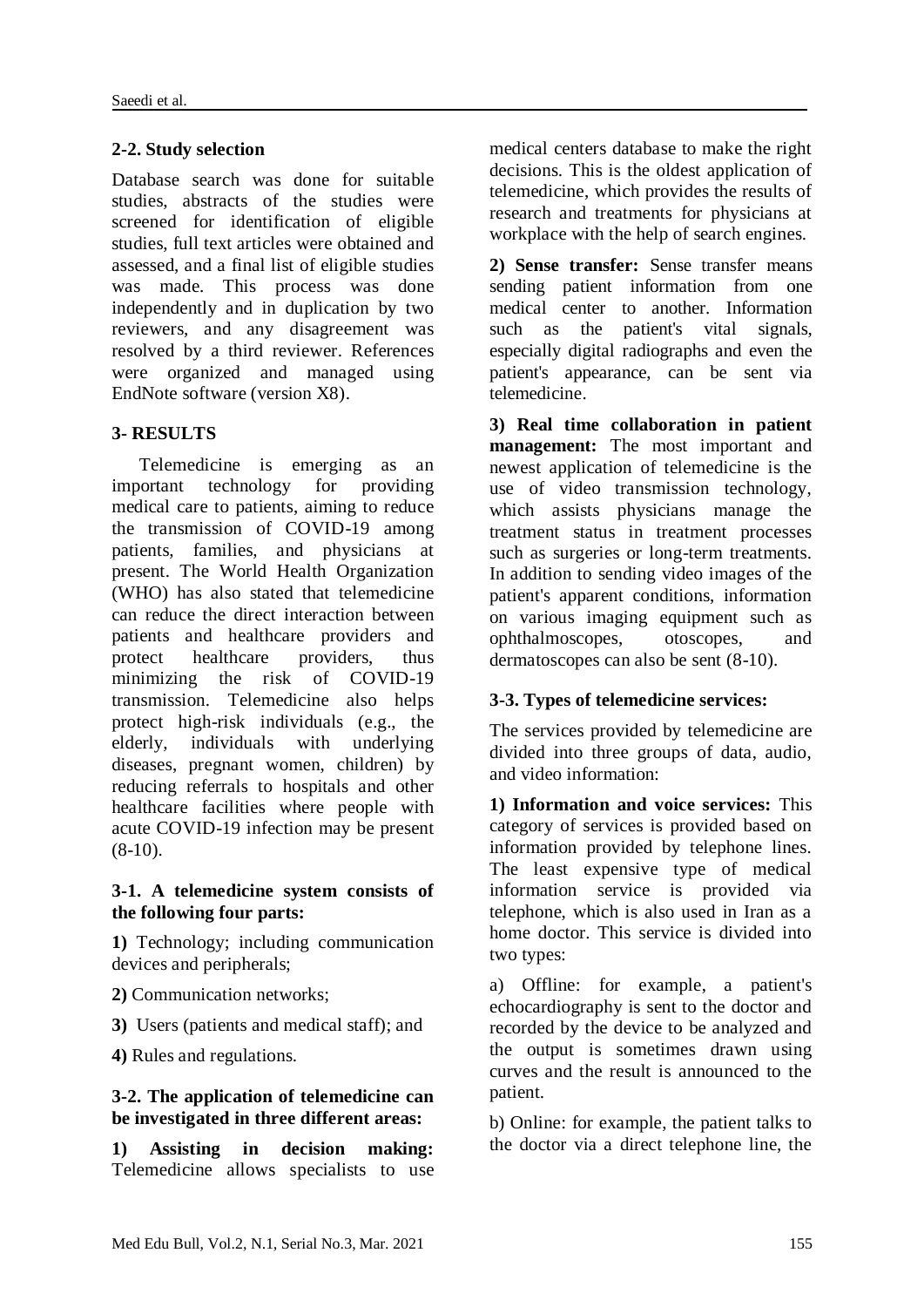doctor decides on it, and announces the result.

**2) Information and video services:** These services include video conferencing, image transmission and radiography. These services are expensive but have many applications. Sometimes this information reaches the physician using scanners, and sometimes through digital radiography. The images are directly converted and sent digitally. This method is common in radiography centers today (11).

**3) Information and data services:** This type of information is divided into three groups:

a) Online access to databases that makes it easy for physicians and other users to be informed of the patient's latest conditions, prescribe quickly, and give immediate feedback.

b) It is the Internet that is used to update medical information and makes doctors aware of the latest news in the medical world or even exchange information from one corner to another and provide medical care.

c) Remote sensing, which means studying and showing the physiological functions of humans or animals from distant or mobile centers. The first Remote sensing experiment was performed by NASA, which was aware of the physiological conditions of its astronauts (12).

# **3-4. Telemedicine applications:**

**1) Tele-consultation:** which takes place via a variety of tools such as telephone, email, or video conferencing.

**2) Tele-education:** It has now been proven that the development of any science requires the training of specialized groups of that science. Tele-education is presented in three areas: Remote learning and access to remote information. Tele-education has many benefits, including reduced costs due to the fewer visits, increased trust in health centers, and better exchange of information between medical centers.

**3) Medical emergencies and assistance to the injured:** Since it can be difficult to access medical emergencies in urgent and sensitive cases of unexpected disasters, telemedicine can provide a shortcut and relief operations can be accelerated.

**4) Remote surgery:** Remote surgery is performed by robots and advanced medical systems, but it has not yet been properly applied in developing countries, and is limited to developed countries due to its costs (13).

## **3-5. Telemedicine advantages:**

• Faster access to doctors and the possibility of visits at shorter intervals;

• Eliminating long waiting for visits;

• No need for physical movement and commuting;

• Reducing the cost of visits to hospitals and medical centers; and

• Using the patient's electronic profile, creating a database of the progress of disease, using the experiences of doctors and specialists in other parts of the world, and using artificial intelligence and advanced diagnostic tools (14).

### **3-6. Telemedicine during Covid-19 outbreak:**

Telemedicine is useful for maintaining social distancing during the COVID-19 pandemic. Physicians can make an initial diagnosis by assessing symptoms, including fever, cough, the patient's movements, and communication with others. The laboratory confirmation of an infection can also be sent electronically to minimize contact during the epidemic (15).

# **1) Telemedicine services and COVID-19**

• Tele-consultation between physicians working in remote areas with specialized and sub-specialized centers to discuss and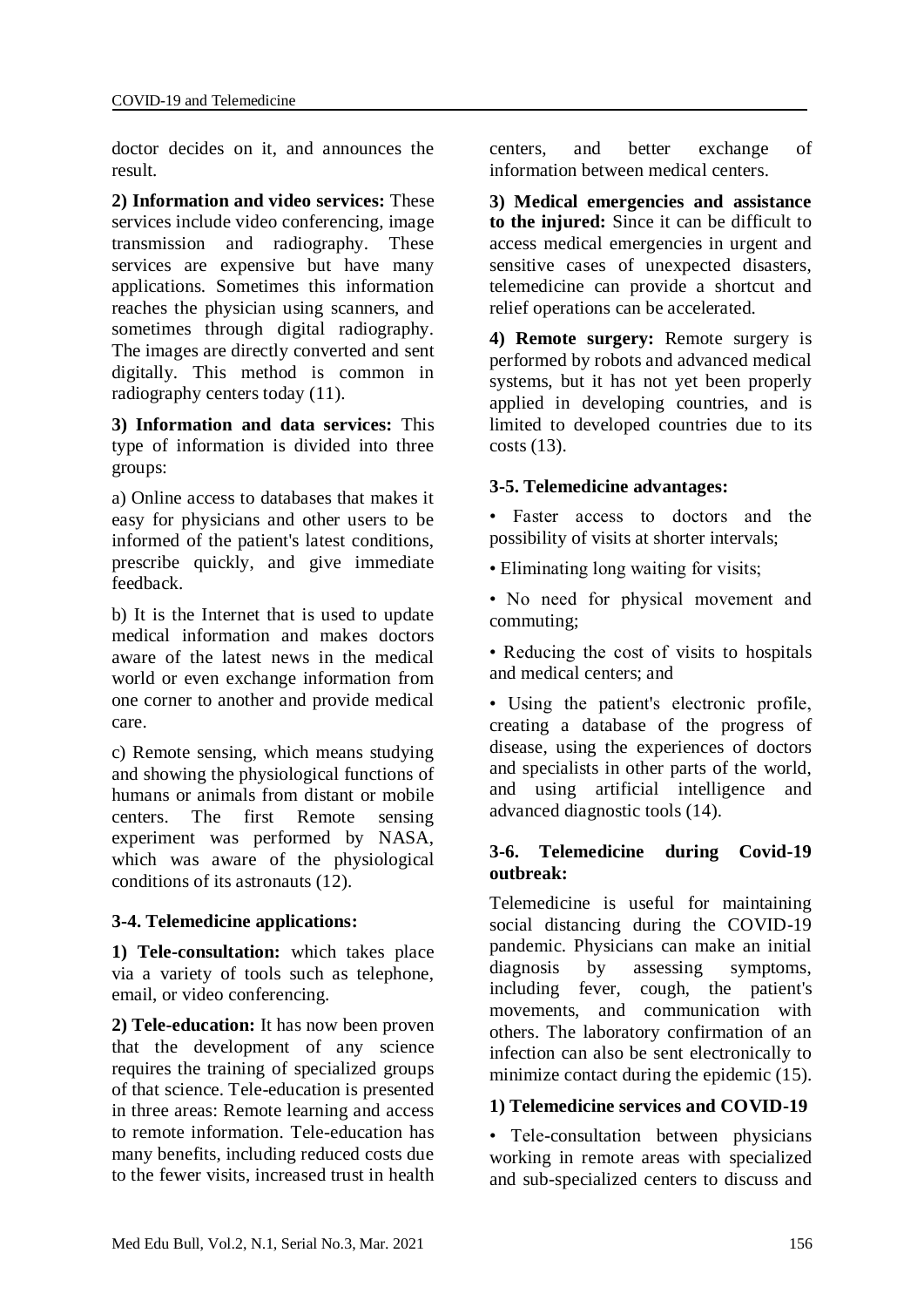exchange views on the condition of COVID-19 patients or suspected patients.

• Consulting and asking questions from people who have disease symptoms and need tele-consultation with a doctor.

• Consulting for diagnostic and treatment protocols between specialists about the disease and decision to continue the treatment process.

• Following up patients after discharge with no referral needed.

Telemedicine can also be helpful for other patients who need regular visits to clinics and hospitals as the presence of patients, especially patients with immune system problems, can be dangerous.

The advantages of using telemedicine services can be divided into two general groups: Assisting in the diagnosis, treatment, and follow-up of COVID-19 patients and suspected cases; and assisting non-COVID-19 patients who need regular visits and follow-up, such as diabetic patients (16, 17).

### **2) Use of telemedicine technology during COVID-19 outbreak**

Considering that, depending on the situation, several unique needs can be remotely met during the outbreak of COVID-19, centers for disease control, many public health agencies, and several industrial associations have supported the prospect incorporating telemedicine as part of their COVID-19 response systems. Telemedicine allows healthcare providers to perform safe and effective remote medical examination, check-up, and triage. This allows providers to reduce human exposure while achieving quality care (18- 21). Examples of telemedicine applications during the COVID-19 pandemic are as follows:

**1**. In an article titled "the Importance of Telemedicine during the COVID-19 Pandemic with Focus on Diabetic Retinopathy in 2020", the use of this technology is mentioned to periodically manage glycemic levels (22).

**2**. In an article titled "the Use of Telemedicine during the COVID-19 Pandemic," the beneficial effect of this technology in protecting the mental health of the elderly population during the COVID-19 pandemic is emphasized (23).

**3**. In an article titled "Telemedicine during the COVID-19 Pandemic in Western China," a 5G network, a special telephone line, and a smart device COVID-19, which allows online consultation and remote medication for chronic patients as well as the use of remote CT scans with acceptable diagnostic accuracy, were established and the telemedicine services reduced the number of outpatient visits to hospitals and the concerns regarding chronic patients (24).

**4**. A study titled "Monitoring and Managing COVID-19 patients with the WeChat-Based Telemedicine System in 2020" was carried out on 188 patients. A total of 74 patients were reported to be COVID-19-positive and a medical team specializing in communicating with patients and receiving their histories was formed. This telemedicine model minimized the risk of infection among caregivers by reducing direct physical contact between the medical staff and the patients (25).

**5.** In an article titled "Telemedicine Framework for Reducing the Impact of the COVID-19 Pandemic in 2021," a conceptual model for remote monitoring of suspected COVID-19 patients is developed. Social Internet of Things and artificial intelligence technologies, text processing and deep learning methods, and other digital devices have been used to record and evaluate patients' symptoms. This model divides patients into three groups: asymptomatic, mild, and severe cases. They communicate with the patient with mild/moderate symptoms through video conferencing (26).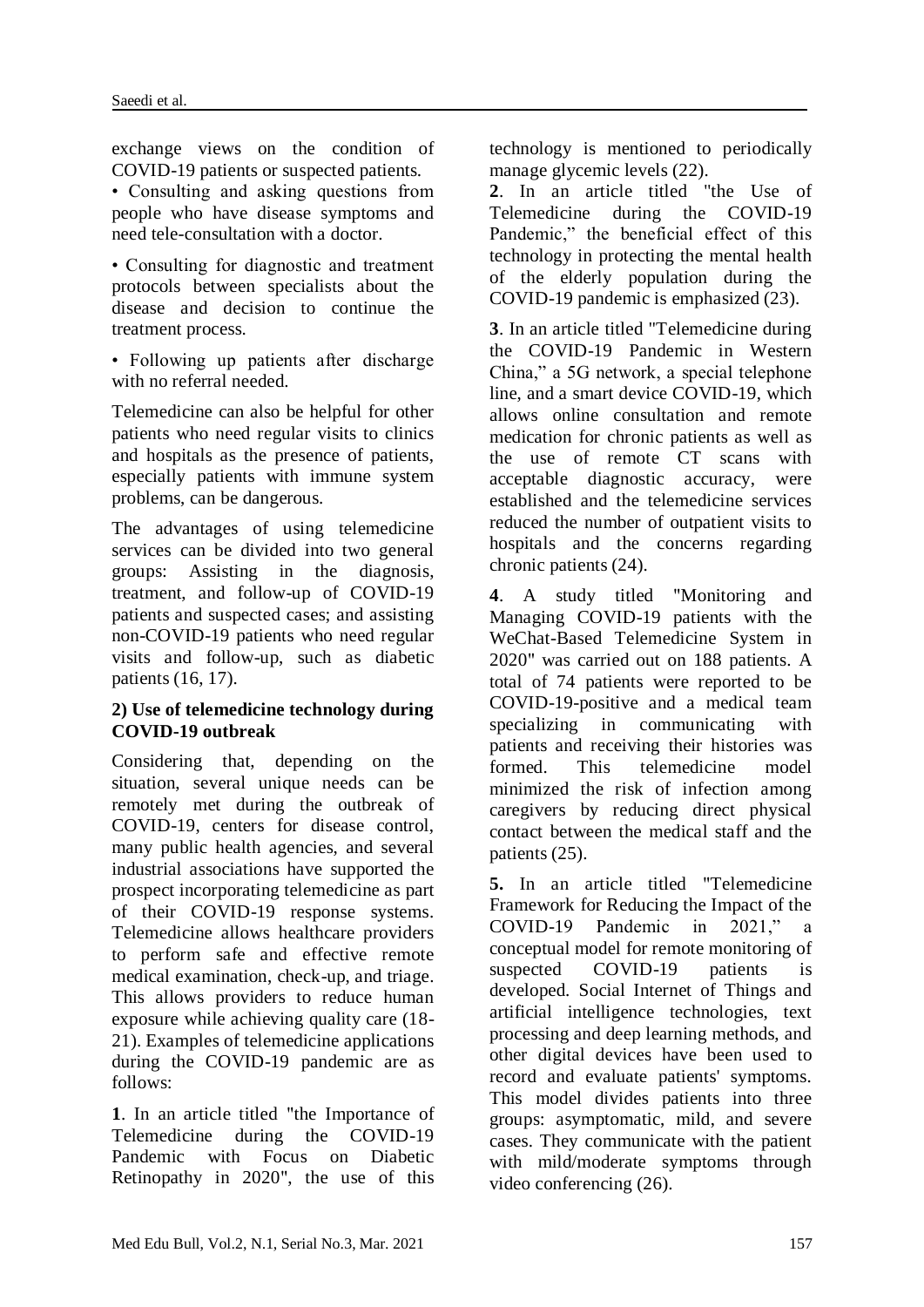**6.** In an article titled "COVID-19 Self-test Based on Smartphones Using Breathing Sounds in 2020", researchers conducted a careful examination of respiratory sounds through a smartphone microphone and their outcomes for identifying respiratory complications. The resulting respiratory sounds can be divided into healthy and unhealthy categories by using advanced signal processing and analysis combined with new deep machine-learning techniques and pattern recognition to separate breathing steps, estimate lung volume, perform oxygenation, and further classify respiratory data input (27).

#### **3-7. Reasons to adopt telemedicine:**

Telemedicine will be more widely used in countries like Iran with regard to its geographical area in the following cases:

**1)** Population dispersion in some regions and mountainous and remote areas of the country;

**2)** Lack of access to specialized medical centers in some regions;

**3)** Increasing elderly population in need of intensive medical care;

**4)** Facilitating the diagnose of diseases;

**5)** Adopting up-to-date treatment strategies; and

**6)** Time-efficiency for acute diseases and emergency cases.

Telemedicine services can help people receive their diagnostic tests for preventative medicine on time. With the help of telemedicine, people can be informed about methods of prevention in a timely manner and take appropriate measures. Telemedicine is a suitable alternative to acute, chronic, and routine care and prevention and can improve clinical outcomes. In the industrial world, telemedicine is likely to continue to transfer health care from a hospital or clinic to the patient's home (28).

### **3-8. The difference between telemedicine and telehealth:**

Although the terms telemedicine and telehealth are often used interchangeably, there is a distinction between the two. The term tele-health encompasses a wide range of technologies and services for patient care and improvement of the overall health system, whereas telemedicine specifically refers to clinical telemedicine services. Tele-health can be related to non-clinical services such as care provider training, office sessions, and continuing medical education in addition to clinical services. According to the World Health Organization, tele-health includes the following: monitoring, health promotion, and general health performance. Telemedicine involves the use of electronic and software communication to provide clinical services to patients without personal visiting. Telemedicine technology is often used to examine patient health status, chronic disease management, drug management, specialist counseling, and many other clinical services that can be provided remotely. Today, the spread of the COVID-19 pandemic has imposed additional pressure and costs on the healthcare system and the patients. Therefore, telemedicine technology can be an essential method to deal with the pandemic, especially for affected people (29-31).

#### **5- CONCLUSION**

 With the advent of the COVID-19 pandemic, the use of technology has become essential to help people with mild/moderate symptoms who need home care. The coronavirus disease mainly causes respiratory symptoms that can be very similar to the common cold, flu, or pneumonia; however, the coronavirus can also cause damage to other parts of the body, and people with underlying conditions are more likely to be more seriously infected. The rapid progression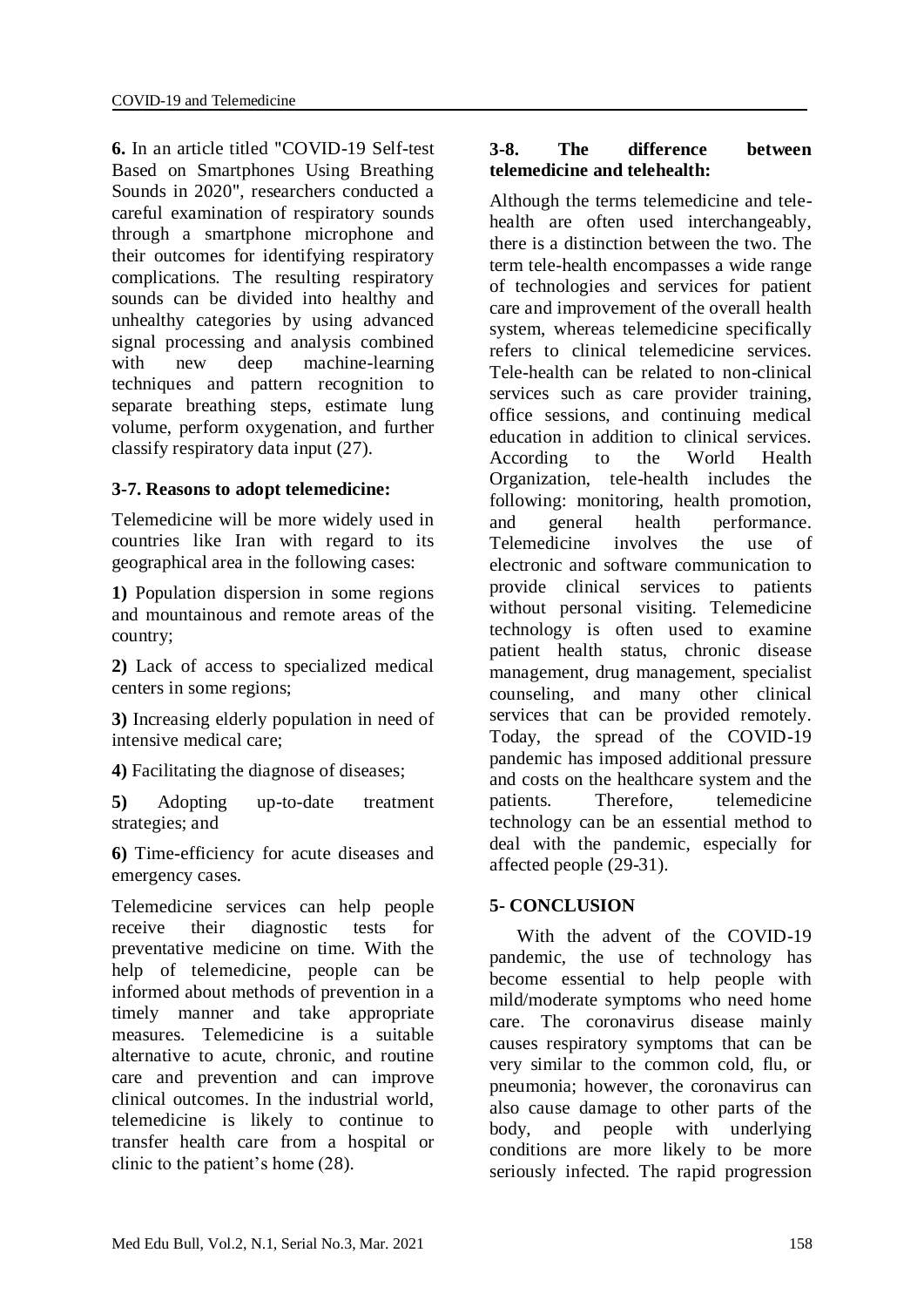of the COVID-19 pandemic is a serious global challenge. One of the most important strategies to counter the coronavirus epidemic is remote social measures. This is where telemedicine can play an important role and support healthcare systems, especially in the areas of public health, prevention, and clinical practices. Telemedicine allows physicians to care for the patients, diagnose and treat diseases, and consult other physicians from one place to another in order to save lives.<br>During the coronavirus pandemic. During the coronavirus telemedicine is the physicians' first line of defense to slow the spread of the coronavirus, maintain social distance, and provide telephone or video conferencing services for some degree of focus on personal care and resource constraints in the most urgent cases. The application of technology in medical sciences can lead to the establishment of smart hospitals and the use of robots in surgeries in the near future, which will make dramatic changes for longer, safer, and healthier lives. However, there are also challenges regarding to geographical factors, organizational structures, and infrastructure-related issues in telemedicine in developing as well as underdeveloped countries.

#### **6- AUTHORS' CONTRIBUTIONS**

Study conception or design: MS, MS, and ZD; Data analyzing and draft manuscript preparation: MS, MM, ZT, BM, SN, and ZD; Critical revision of the paper: MS, MS; Supervision of the research: MS and BM; Final approval of the version to be published: MS, MM, ZT, BM, SN, ZD, and MS.

#### **7- CONFLICT OF INTEREST:** None.

#### **8- REFERENCES**

1. Page J, Hinshaw D, McKay B. ["In](https://www.wsj.com/articles/in-hunt-for-covid-19-origin-patient-zero-points-to-second-wuhan-market-11614335404)  [Hunt for Covid-19 Origin, Patient Zero Points](https://www.wsj.com/articles/in-hunt-for-covid-19-origin-patient-zero-points-to-second-wuhan-market-11614335404)  [to Second Wuhan Market –](https://www.wsj.com/articles/in-hunt-for-covid-19-origin-patient-zero-points-to-second-wuhan-market-11614335404) The man with the [first confirmed infection of the new](https://www.wsj.com/articles/in-hunt-for-covid-19-origin-patient-zero-points-to-second-wuhan-market-11614335404) 

[coronavirus told the WHO team that his](https://www.wsj.com/articles/in-hunt-for-covid-19-origin-patient-zero-points-to-second-wuhan-market-11614335404)  [parents had shopped there".](https://www.wsj.com/articles/in-hunt-for-covid-19-origin-patient-zero-points-to-second-wuhan-market-11614335404) [The Wall Street](https://en.wikipedia.org/wiki/The_Wall_Street_Journal)  [Journal.](https://en.wikipedia.org/wiki/The_Wall_Street_Journal) Retrieved 27 February 2021.

2. [Zimmer C](https://en.wikipedia.org/wiki/Carl_Zimmer) ["The Secret Life of a](https://www.nytimes.com/2021/02/26/opinion/sunday/coronavirus-alive-dead.html)  Coronavirus – [An oily, 100-nanometer-wide](https://www.nytimes.com/2021/02/26/opinion/sunday/coronavirus-alive-dead.html)  [bubble of genes has killed more than two](https://www.nytimes.com/2021/02/26/opinion/sunday/coronavirus-alive-dead.html)  [million people and reshaped the world.](https://www.nytimes.com/2021/02/26/opinion/sunday/coronavirus-alive-dead.html)  [Scientists don't quite know what to make of](https://www.nytimes.com/2021/02/26/opinion/sunday/coronavirus-alive-dead.html)  [it".](https://www.nytimes.com/2021/02/26/opinion/sunday/coronavirus-alive-dead.html) Retrieved 28 February 2021.

3. Farhat A, Sayedi S, Akhlaghi F, Hamedi A, Ghodsi A. Coronavirus (COVID-19) Infection in Newborns. International Journal of Pediatrics*,* 2020; 8(6): 11513- 11517. 10.22038/ijp.2020.48004.3871.

4. Ghodsi A, Azarfar A, Ghahremani S. A Review of Coronavirus Disease (COVID-19) in Children. Journal of Pediatric Nephrology. 2020; 8(3):1-6.

5. Tyrrell Da, Bynoe Ml. Cultivation of A Novel Type of Common-Cold Virus In Organ Cultures. Br Med J. 1965 Jun 5;1(5448):1467-70.

6. ["WHO. Novel Coronavirus-](http://www.who.int/csr/don/12-january-2020-novel-coronavirus-china/en/)[China"](http://www.who.int/csr/don/12-january-2020-novel-coronavirus-china/en/)*.* WHO. Retrieved 2020-02-01*.*

7. Calton B, Abedini N, Fratkin M. Telemedicine in the time of coronavirus. Journal of Pain and Symptom Management. 2020 Jul 1;60(1):e12-4.

8. ["TeleHealth".](https://www.hrsa.gov/rural-health/telehealth/index.html) The Health Resources and Services Administration. 2017-04-28.

9. What is Telemedicine/E what is Telemedicine/E - health? Available at: https://www.itu.int/itudoc/itu-t/workshop/ehealth/s0-01.pdf.

10. Strategies for setting up remote health service clinics in Covid epidemic management 19. Available at: https://web.ssu.ac.ir/Dorsapax/userfiles/Sub56/ salamatazrahedoor.pdf.

11. Taylor P. Evaluating telemedicine systems and services. Journal of telemedicine and telecare. 2005 Jun 1;11(4):167-77.

12. Perednia DA, Allen A. Telemedicine technology and clinical applications. Jama. 1995 Feb 8;273(6):483-8.

13. Ohannessian R. Telemedicine: potential applications in epidemic situations. European Research in Telemedicine/La